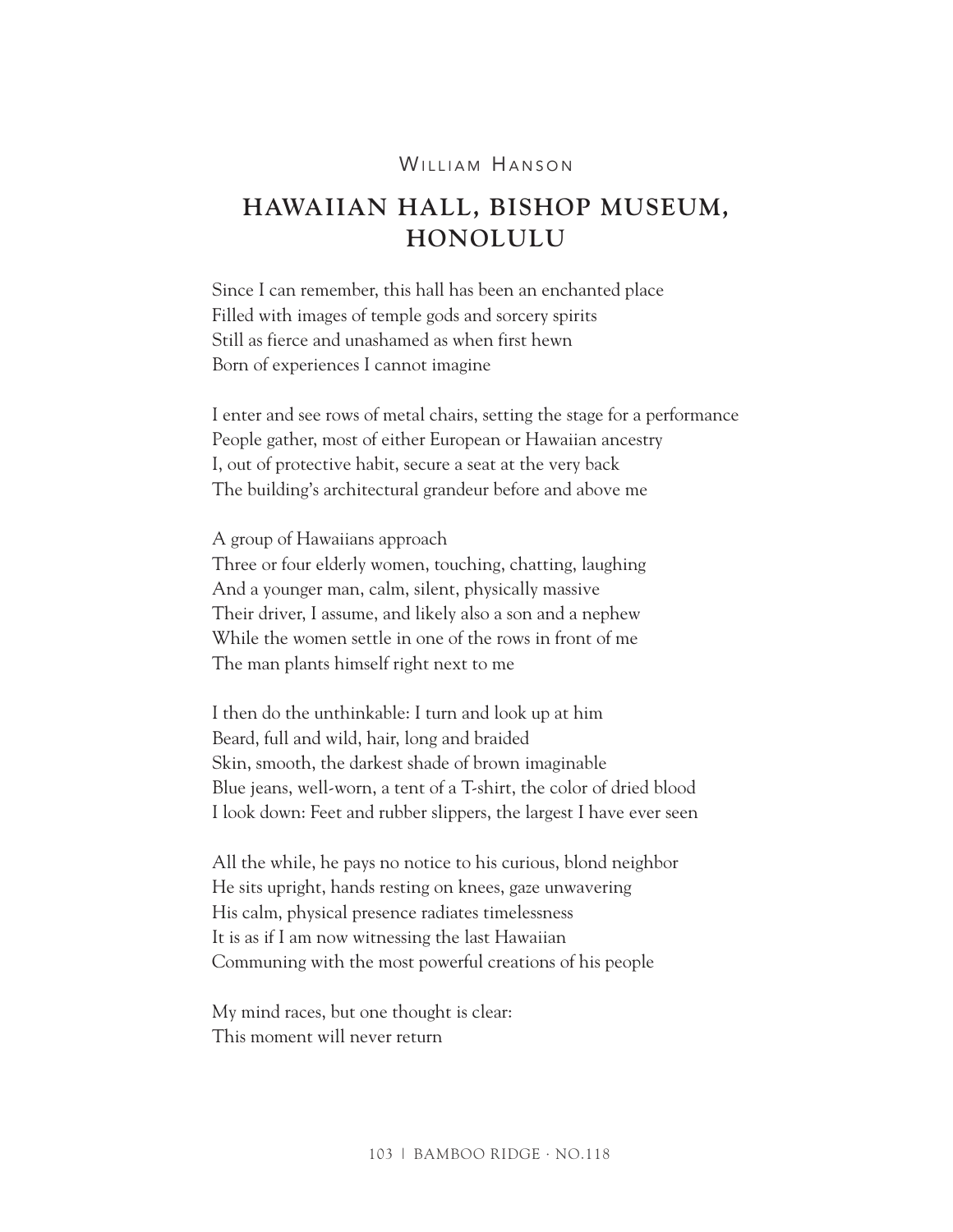## **DRAFT BOARD NUMBER 2, DOWNTOWN HONOLULU, ANNO 1971**

Fear driven, we gather at this place of dread, island boys of tender age Bowing to the will of a distant government waging yet another war in a distant place

We have been summoned to be registered, they say, but where will it end? As wounded? As missing? As the decaying contents of a flag-draped coffin? Or as just another young spirit broken by systematic humiliation?

Some pace to and fro, some sit bent forward But we all struggle with ourselves, desperate to master nerves running wild For we know, here at this threshold to earthly damnation That we may soon be reduced to human chattel in uniform To the expendable members of a dubious culture A culture of advertising and entertainment at home A culture of defoliation and carpet-bombing abroad

Then the realization: Here we stand as equals before an unknown fate The lawyer's son from Kāhala, the construction worker's son from Nānākuli The speaker of Standard English, the speaker of Pidgin United, if only for a moment, in our fear of a paranoid empire's insanity

Weeks pass . . . I am spared! It is official But the war continues, as does a familiar sight on Honolulu's streets: The bumper sticker upon the off duty soldier's pickup truck shouting AMERICA – LOVE IT OR LEAVE IT I leave. I grow old abroad